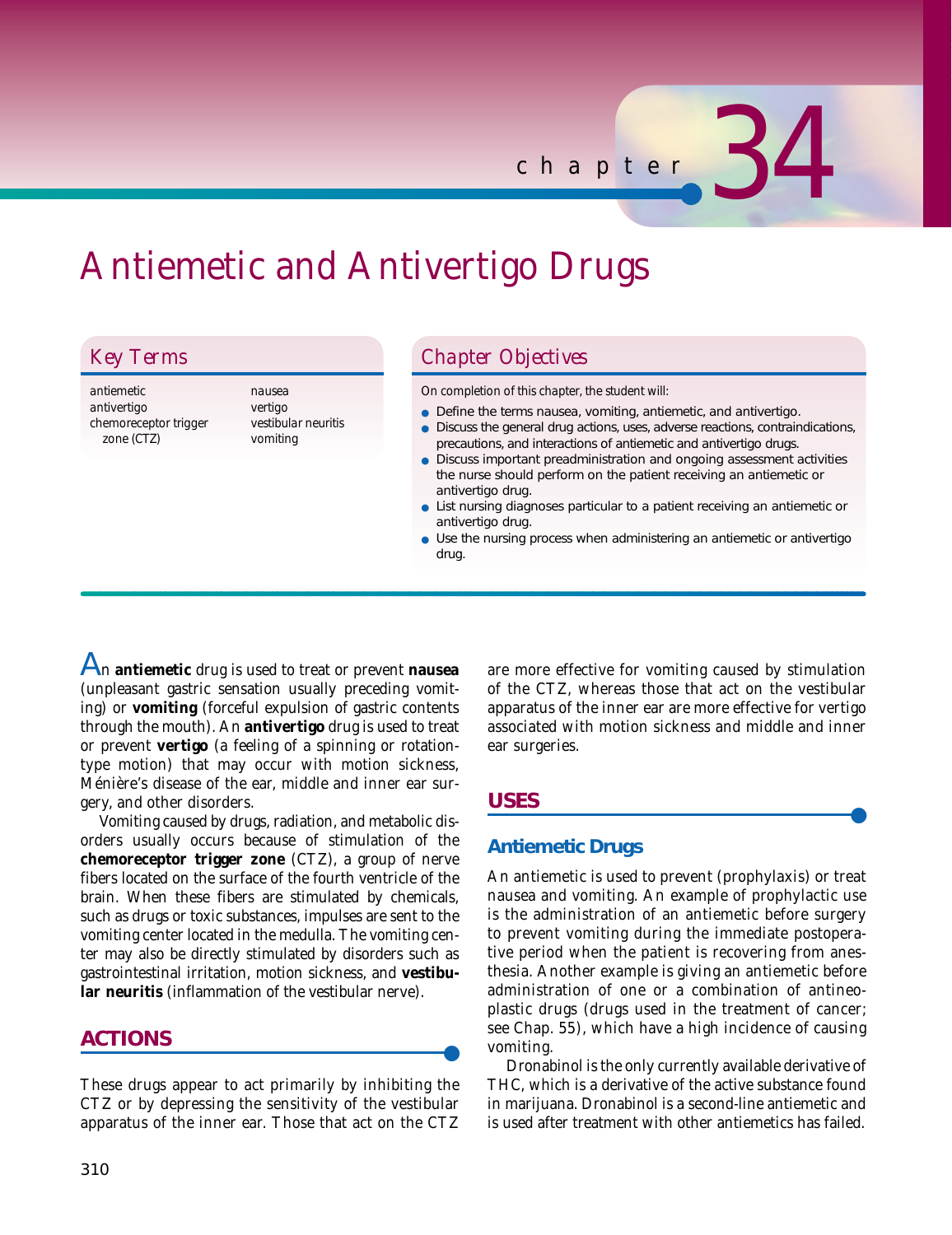Other causes of nausea and vomiting that may be treated with an antiemetic include radiation therapy for a malignancy, bacterial and viral infections, nausea and vomiting caused by drugs, Ménière's disease and other ear disorders, and neurological diseases and disorders. Some of these drugs also are used to treat the nausea and vomiting seen with motion sickness. Some antiemetics also are antivertigo drugs (see the Summary Drug Table: Antiemetic and Antivertigo Drugs).

#### **Antivertigo Drugs**

An antivertigo drug is used to treat vertigo, which is usually accompanied by light-headedness, dizziness, and weakness. The individual often has difficulty walking. Some of the causes of vertigo include high alcohol consumption during a short time, certain drugs, inner ear disease, and postural hypotension. Motion sickness (seasickness, carsickness) has similar symptoms but is caused by repetitive motion (eg, riding in an airplane, boat, or car). Both vertigo and motion sickness may result in nausea and vomiting.

It is important to note that antivertigo drugs are essentially antiemetics because many of these preparations, whether used for motion sickness or vertigo, also have direct or indirect antiemetic properties. They prevent the nausea and vomiting that occur because of stimulation of the vestibular apparatus in the ear. Stimulation of this apparatus results in vertigo, which is often followed by nausea and vomiting.

#### **ADVERSE REACTIONS** ●

The most common adverse reactions seen with these drugs are varying degrees of drowsiness. Additional adverse reactions for each drug are listed in the Summary Drug Table: Antiemetic and Antivertigo Drugs.

#### **CONTRAINDICATIONS** ●

The antiemetic and antivertigo drugs are contraindicated in patients with known hypersensitivity to these drugs, those in a coma, or those with severe central nervous system (CNS) depression. In general, these drugs are not recommended during pregnancy, lactation, or for uncomplicated vomiting in young children. Metoclopramide is contraindicated in patients with a seizure disorder, breast cancer, pheochromocytoma, or gastrointestinal obstruction. Prochlorperazine is contraindicated in patients with bone marrow depression, blood dyscrasia, Parkinson's

disease, or severe liver or cardiovascular disease. Thiethylperazine is classified as Pregnancy Category X and is contraindicated during pregnancy.

#### **PRECAUTIONS**

Severe nausea and vomiting should not be treated with antiemetic drugs alone. The cause of the vomiting must be investigated. Antiemetic drugs may hamper the diagnosis of disorders such as brain tumors, appendicitis, intestinal obstruction, or drug toxicity (eg, digitalis toxicity). Delayed diagnosis of any of these disorders could have serious consequences for the patient.

Antiemetics and antivertigo drugs are used cautiously in patients with glaucoma or obstructive disease of the gastrointestinal or genitourinary system, those with renal or hepatic dysfunction, and in older men with possible prostatic hypertrophy. Promethazine is used cautiously in patients with hypertension, sleep apnea, or epilepsy. Trimethobenzamide is used cautiously in children with a viral illness because it may increase the risk of Reye's syndrome.

Perphenazine, prochlorperazine, promethazine, scopolamine, chlorpromazine, and trimethobenzamide are Pregnancy Category C drugs. The pregnancy category of diphenidol is unknown. Other antiemetics and antivertigo drugs are classified as Pregnancy Category B (except for thiethylperazine, which is classified as Pregnancy Category X).

#### **INTERACTIONS**

The antiemetics and antivertigo drugs may have additive effects when used with alcohol and other CNS depressants such as sedatives, hypnotics, antianxiety drugs, opiates, and antidepressants. There may be additive anticholinergic effects (see Chap. 25) when administered with drugs that have anticholinergic activity such as the antihistamines, antidepressants, phenothiazines, and disopyramide. The antacids decrease absorption of the antiemetics.

When ondansetron is administered with rifampin, blood levels of ondansetron may be reduced, decreasing the antiemetic effect. Dimenhydrinate may mask the signs and symptoms of ototoxicity when administered with ototoxic drugs, such as the aminoglycosides (see Chap. 10), causing irreversible hearing damage. When lithium is administered with prochlorperazine, the risk of extrapyramidal reactions increases (see Chap. 32).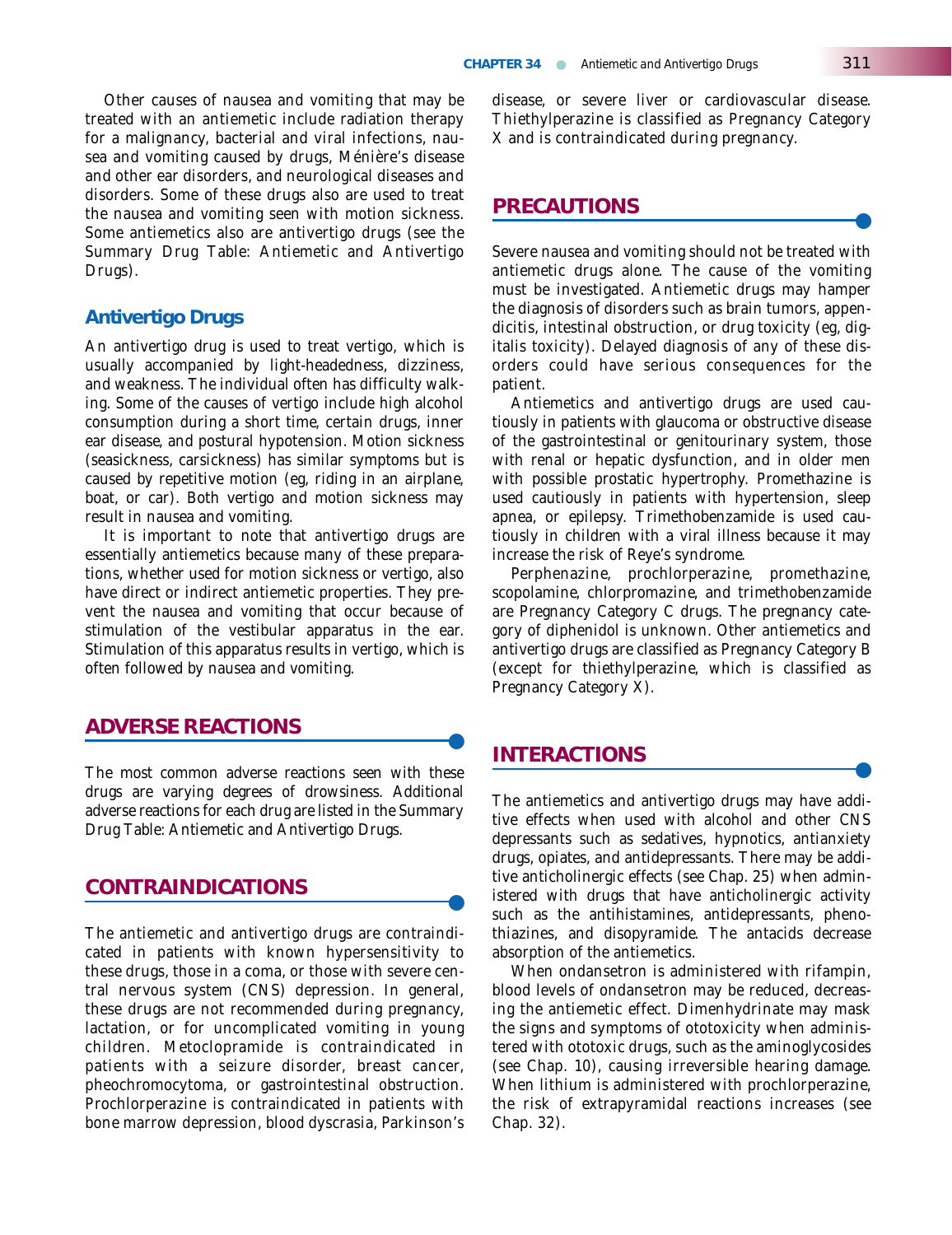### **SUMMARY DRUG TABLE ANTIEMETIC AND ANTIVERTIGO DRUGS**

| <b>GENERIC NAME</b>                                   | <b>TRADE NAME*</b>                                          | <b>USES</b>                                                                                                                                                                                                       | <b>ADVERSE REACTIONS</b>                                                                                                                            | <b>DOSAGE RANGES</b>                                                                                                                                                                                        |
|-------------------------------------------------------|-------------------------------------------------------------|-------------------------------------------------------------------------------------------------------------------------------------------------------------------------------------------------------------------|-----------------------------------------------------------------------------------------------------------------------------------------------------|-------------------------------------------------------------------------------------------------------------------------------------------------------------------------------------------------------------|
| buclizine<br>byoo'-kli-zeen                           | <b>Bucladin-S</b><br><b>Softabs</b>                         | Nausea and vomiting,<br>motion sickness                                                                                                                                                                           | Drowsiness, confusion, dry mouth,<br>headache, jitteriness, anorexia,<br>nausea, urinary frequency,<br>difficulty urinating                         | 50 mg PO q4-6 hours;<br>maximum dose,<br>$150$ mg/d                                                                                                                                                         |
| chlorpromazine<br>hydrochloride<br>klor-proe'-ma-zeen | Thorazine,<br>generic                                       | Control of nausea and<br>vomiting, intractable<br>hiccoughs                                                                                                                                                       | Drowsiness, hypotension,<br>postural hypotension,<br>hypertension, bradycardia,<br>hypersensitivity reactions,<br>dry mouth, nasal congestion       | Nausea and vomiting:<br>10-25 mg PO q4-6h<br>PRN; 50-100 mg rectal<br>suppository q6-8h<br>PRN; 25-50 mg IM<br>q3-4h PRN; hiccoughs:<br>25-50 mg PO, IM,<br>slow IV infusion                                |
| cyclizine<br>sye'-kli-zeen                            | <b>Marezine</b>                                             | Nausea and vomiting,<br>motion sickness                                                                                                                                                                           | Same as buclizine                                                                                                                                   | 50 mg PO 1/2 hour before<br>exposure to motion,<br>may repeat q4-6h;<br>maximum dose,<br>200 mg/d                                                                                                           |
| dimenhydrinate<br>dye-men-hye'-<br>dri-nate           | Dinate,<br>Dramamine,<br>Dramanate,<br>Triptone,<br>generic | Prevention and<br>treatment of nausea,<br>vomiting, dizziness,<br>vertigo of motion<br>sickness                                                                                                                   | Dizziness, confusion, nervousness,<br>restlessness, nausea, vomiting,<br>diarrhea, blurred vision,<br>palpitations                                  | 50-100 mg PO q4-6h<br>PRN, maximum dose,<br>400 mg/d,<br>50 mg IM as needed,<br>50 mg IV                                                                                                                    |
| diphenhydramine<br>dye-fen-hye'-<br>dra-meen          | Benadryl,<br>generic                                        | <b>Prevention and</b><br>treatment of motion<br>sickness, antihistamine                                                                                                                                           | Dizziness, sedation, epigastric<br>distress, faintness, allergic<br>reactions, urinary frequency,<br>thickening of bronchial<br>secretions          | 25-50 mg PO q4-6h<br>10-50 mg IM, IV                                                                                                                                                                        |
| diphenidol<br>di-phen'-i-dol                          | Vontrol                                                     | Vertigo and associated<br>nausea and vomiting,<br>Ménière's disease,<br>middle and inner ear<br>surgery, control of<br>nausea and vomiting<br>in postoperative<br>period, malignancies,<br>inner ear disturbances | Auditory and visual<br>hallucinations, disorientation,<br>drowsiness, dry mouth, nausea,<br>skin rash                                               | 25-50 mg PO q4h                                                                                                                                                                                             |
| dolasetron<br>mesylate<br>doe-laz-e'-tron             | Anzemet                                                     | Prevention of<br>chemotherapy-induced<br>nausea, vomiting, and<br>postoperative nausea<br>and vomiting                                                                                                            | Hypotension, hypertension,<br>electrocardiographic changes,<br>headache, dizziness,<br>light-headedness, fatigue,<br>sedation, hunger, constipation | Before chemotherapy:<br>100 mg within 1 h<br>before chemotherapy;<br>PO nausea and<br>vomiting: 100 mg or 1.8<br>mg/kg IV                                                                                   |
| dronabinol<br>droe-nab'-i-nol                         | <b>Marinol</b>                                              | <b>Treatment of nausea</b><br>and vomiting due to<br>antineoplastic drug<br>therapy, appetite<br>stimulant in AIDS<br>patients with weight<br>loss                                                                | Palpitations, drowsiness,<br>diarrhea, euphoria, dizziness,<br>paranoid reaction, somnolence,<br>irritability, hallucinations                       | Antiemetic: $5-15$ mg/m <sup>2</sup><br>$1 - 3$ h before<br>chemotherapy,<br>then q2-4h after<br>chemotherapy for a<br>total of 4-6 doses/d;<br>appetite stimulant:<br>2.5 mg PO BID AC lunch<br>and supper |
| granisetron<br>hydrochloride<br>gran-iz'-e-tron       | Kytril                                                      | <b>Prevention and treatment</b><br>of nausea and vomiting<br>due to antineoplastic<br>drug therapy                                                                                                                | Headache, weakness,<br>somnolence, diarrhea,<br>constipation                                                                                        | 10 μg/kg infused IV<br>over 5 min, 30 min<br>before chemotherapy,<br>or 1 mg PO BID                                                                                                                         |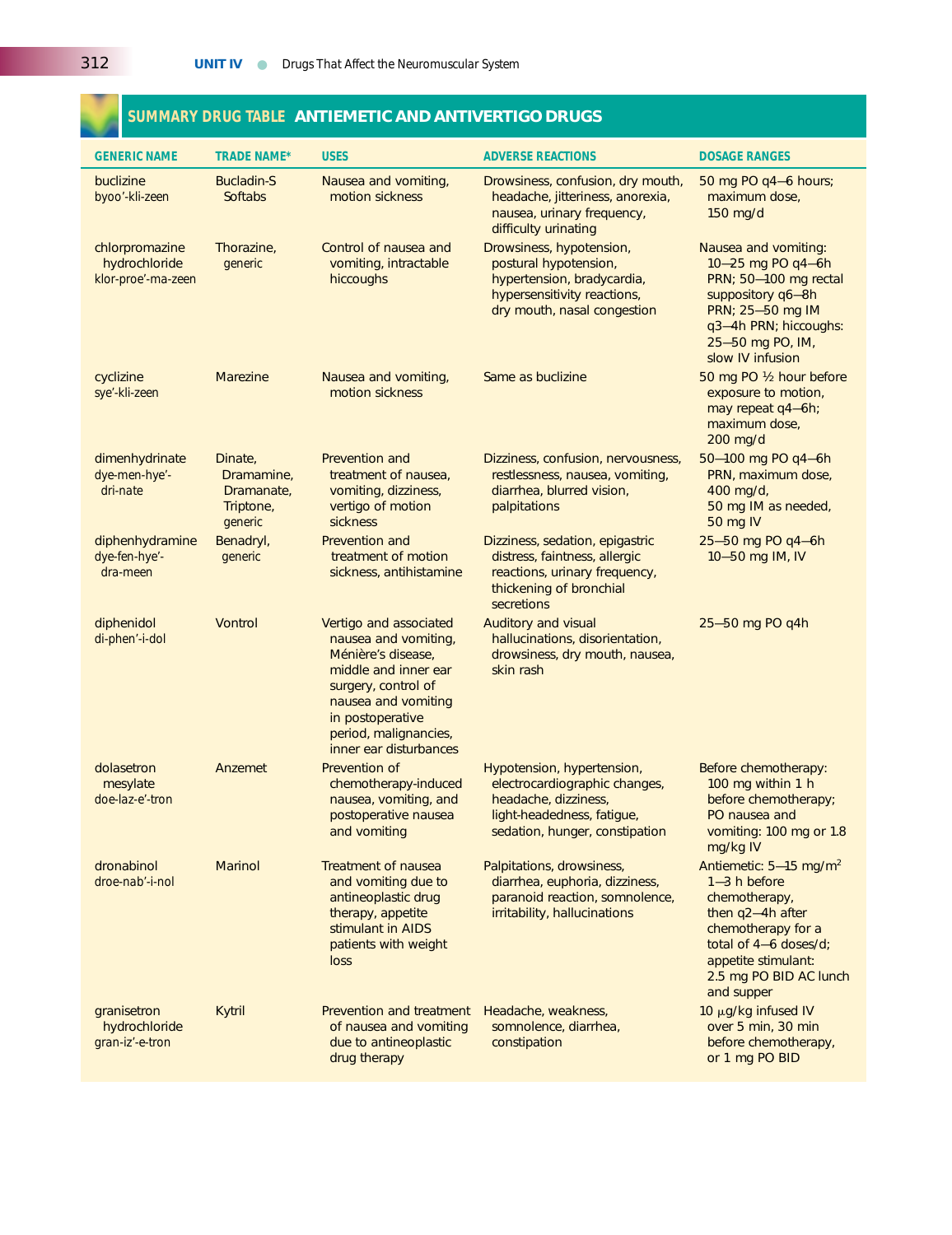| SUMMARY DRUG TABLE ANTIEMETIC AND ANTIVERTIGO DRUGS (Continued) |
|-----------------------------------------------------------------|
|-----------------------------------------------------------------|

| <b>GENERIC NAME</b>                                                           | <b>TRADE NAME*</b>                                   | <b>USES</b>                                                                                                                          | <b>ADVERSE REACTIONS</b>                                                                                                                                             | <b>DOSAGE RANGES</b>                                                                                                                                                                            |
|-------------------------------------------------------------------------------|------------------------------------------------------|--------------------------------------------------------------------------------------------------------------------------------------|----------------------------------------------------------------------------------------------------------------------------------------------------------------------|-------------------------------------------------------------------------------------------------------------------------------------------------------------------------------------------------|
| meclizine<br>mek'-li-zeen                                                     | Antivert,<br>Antivert/25,<br>Antivert/50,<br>generic | Vertigo, prevention<br>and treatment of<br>nausea and vomiting<br>due to motion sickness                                             | Drowsiness, restlessness,<br>rash, urticaria, anorexia,<br>hypotension, dry mouth,<br>nose, and throat                                                               | Vertigo: 25-100 mg/d PO<br>in divided doses;<br>nausea and vomiting:<br>25-50 mg PO 1 h<br>before travel and repeat<br>24h PRN                                                                  |
| metoclopramide<br>met-oh-kloe-pra'-<br>mide                                   | Reglan,<br>generic                                   | Prevention of nausea<br>and vomiting due to<br>antineoplastic drug<br>therapy                                                        | Restlessness, drowsiness, fatigue,<br>lassitude, dizziness, nausea,<br>diarrhea                                                                                      | 1-2 mg/kg IV 15-30 min<br>before chemotherapy                                                                                                                                                   |
| ondansetron<br>hydrochloride<br>on-dan'-sa-tron                               | Zofran                                               | Prevention of nausea<br>and vomiting due to<br>antineoplastic drug<br>therapy, prevention<br>of postoperative<br>nausea and vomiting | Diarrhea, headache, fever,<br>weakness, dry mouth,<br>drowsiness, sedation                                                                                           | Chemotherapy: 3 doses<br>of 0.15 mg/kg IV or 32<br>mg PO 30 min before<br>chemotherapy;<br>postoperative nausea<br>and vomiting; 4 mg IV                                                        |
| perphenazine<br>per-fen'-a-zeen                                               | Trilafon,<br>generic                                 | Control of nausea and<br>vomiting, intractable<br>hiccoughs                                                                          | Same as chlorpromazine<br>hydrochloride                                                                                                                              | 8-16 mg/d PO in divided<br>doses, 5-10 mg IM, IV<br>q6h PRN                                                                                                                                     |
| prochlorperazine<br>hydrochloride<br>proe-klor-per'-a-<br>zeen                | Compazine,<br>generic                                | Control of nausea and<br>vomiting                                                                                                    | Same as chlorpromazine<br>hydrochloride                                                                                                                              | 5-10 mg PO TID, QID;<br>10-20 mg IM, IV; 25 mg<br>rectal suppository BID;<br>10-15 mg sustained<br>release                                                                                      |
| promethazine<br>hydrochloride<br>proe-meth'-a-zeen                            | Phenergan,<br>generic                                | <b>Treatment of motion</b><br>sickness, prevention<br>of nausea and<br>vomiting associated<br>with anesthesia and<br>surgery         | Same as diphenhydramine<br>hydrochloride                                                                                                                             | <b>Motion sickness: Initial</b><br>dose 25 mg PO 1/2 h<br>before travel and repeat<br>in $8-12$ h, then 25 mg<br>PO BID, 12.5-25 mg IM,<br>IV; nausea and<br>vomiting: 12.5-25 mg<br>PO, IM, IV |
| thiethylperazine<br>maleate<br>thye-eth-il-per'-a-<br>zeen                    | <b>Torecan</b>                                       | Nausea and vomiting                                                                                                                  | Same as chlorpromazine<br>hydrochloride                                                                                                                              | 10 mg PO, IM, PRN 1-3<br>times a day; maximum<br>dose, 30 mg/d                                                                                                                                  |
| transdermal<br>scopolamine<br>skoe-pol'-a-mine<br>scopolamine,<br>oral        | Transderm-Scop<br>Scopace                            | Prevention of nausea<br>and vomiting due to<br>motion sickness                                                                       | Drowsiness, dry mouth, blurred<br>vision                                                                                                                             | One system applied at<br>least 4 h before effect<br>is required, repeat in 3 d<br>if needed; orally,<br>0.4-0.8 mg PO                                                                           |
| triflupromazine<br>trye-flu-proe'-ma-<br>zeen                                 | Vesprin                                              | Severe nausea and<br>vomiting                                                                                                        | Drowsiness, insomnia, vertigo,<br>dry mouth, salivation, nausea,<br>vomiting, anorexia, constipation,<br>urinary retention, extrapyramidal<br>effects (see Chap. 30) | 5-15 mg IM q4h,<br>maximum dose,<br>60 mg/d; 1 mg IV<br>up to 3 mg/d                                                                                                                            |
| trimethobenzamide Tebamide,<br>hydrochloride<br>trye-meth-oh-ben'-<br>za-mide | T-Gen, Tigan,<br>generic                             | Control of nausea and<br>vomiting                                                                                                    | Hypersensitivity reactions,<br>hypotension (IM use),<br>Parkinson-like symptoms,<br>blurred vision, drowsiness,<br>dizziness                                         | 250 mg PO TID, QID:<br>200 mg IM, rectal<br>suppository TID, QID                                                                                                                                |

\*The term *generic* indicates the drug is available in generic form. AIDS, acquired immunodeficiency syndrome.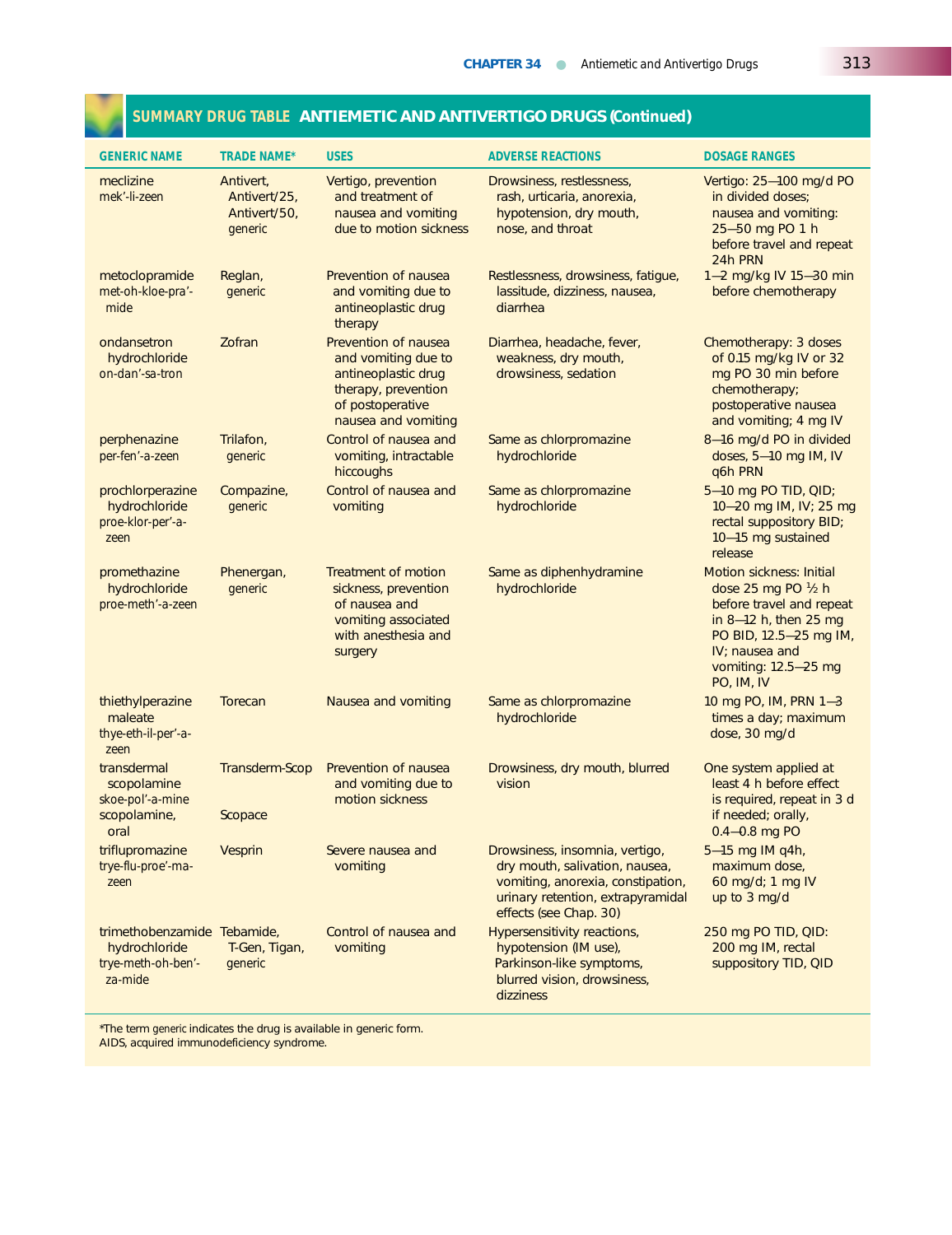### **NURSING PROCESS PLANNING**

#### ● **The Patient Receiving an Antiemetic or Antivertigo Drug**

#### **ASSESSMENT**

#### *Preadministration Assessment*

As part of the preadministration assessment for a patient receiving a drug for nausea and vomiting, the nurse documents the number of times the patient has vomited and the approximate amount of fluid lost. Before starting therapy, the nurse takes vital signs and assesses for signs of fluid and electrolyte imbalances (see Chap. 58).

#### *Ongoing Assessment*

If vomiting is severe, the nurse observes the patient for signs and symptoms of electrolyte imbalance. The nurse monitors the blood pressure, pulse, and respiratory rate every 2 to 4 hours or as ordered by the primary health care provider. The nurse carefully measures the intake and output (urine, emesis) until vomiting ceases and the patient is able to take oral fluids in sufficient quantity. The nurse documents in the patient's chart each time the patient has an emesis. The nurse notifies the primary health care provider if there is blood in the emesis or if vomiting suddenly becomes more severe.

The nurse also may need to measure the patient's weight daily to weekly in those with prolonged and repeated episodes of vomiting (eg, those receiving chemotherapy for malignant disease).

The nurse assesses the patient at frequent intervals for the effectiveness of the drug to relieve symptoms (eg, nausea, vomiting, or vertigo). The nurse notifies the primary health care provider if the drug fails to relieve or diminish symptoms.

#### **NURSING DIAGNOSES**

Drug-specific nursing diagnoses are highlighted in the Nursing Diagnoses Checklist. Other nursing diagnoses applicable to these drugs are discussed in depth in Chapter 4.

#### **Nursing Diagnoses Checklist**

- ✓ **Risk for Fluid Volume Deficit** related to nausea and vomiting
- ✓ **Risk for Injury** related to adverse drug effects of drowsiness
- ✓ **Altered Nutrition: Less than Body Requirements** related to impaired ability to ingest and retain food and fluids

The expected outcomes for the patient depend on the reason the antiemetic or antivertigo drug is administered but may include an optimal response to drug therapy, management of symptoms, absence of injury, and an understanding of the drug regimen.

#### **IMPLEMENTATION**

#### *Promoting an Optimal Response to Therapy*

If the patient is unable to retain the oral form of the drug, the nurse may give it parenterally or as a rectal suppository (if the prescribed drug is available in these forms). If only the oral form has been ordered and the patient is unable to retain the drug, the nurse contacts the primary health care provider regarding an order for a parenteral or suppository form of this or another antiemetic drug.

Buclizine may be taken without water. The patient is instructed to place the tablet in the mouth and allow it to dissolve or to chew or swallow the tablet whole. When given for motion sickness, one 50-mg dose is usually effective. For more extensive travel, a second 50-mg dose may be taken after 4 to 6 hours. When administering scopolamine, one transdermal system is applied behind the ear approximately 4 hours before the antiemetic effect is needed. About 1 g of scopolamine will be administered every 24 hours for 3 days. If the disk detaches from the body, discard it and place a fresh one behind the opposite ear. (See Patient and Family Teaching Checklist: Applying Transdermal Scopolamine.)

PREVENTION OF NAUSEA IN PATIENTS WITH CANCER. Granisetron (Kytril), ondansetron (Zofran), dolasetron (Anzemet), and dronabinol (Marinol) are examples of antiemetics used to prevent nausea and vomiting after cancer (antineoplastic) chemotherapy. The nurse administers these drugs on the day the chemotherapy is given. The nurse may give granisetron and ondansetron intravenously. The nurse mixes the drug according to the manufacturer's directions and administers it about 30 minutes before administration of an antineoplastic drug. The nurse may give ondansetron orally 30 minutes before antineoplastic therapy, as well as for 1 to 2 days after, to prevent or relieve nausea and vomiting. The nurse gives dolasetron orally within 1 hour before chemotherapy. It is important to give dronabinol, which has abuse potential, orally 1 to 3 hours before administration of an antineoplastic drug, then every 2 to 4 hours after chemotherapy. These drugs have been effective in relieving or eliminating nausea and vomiting after antineoplastic therapy.

#### *Managing Patient Symptoms*

Dehydration is a serious concern in the patient experiencing nausea and vomiting. It is important to observe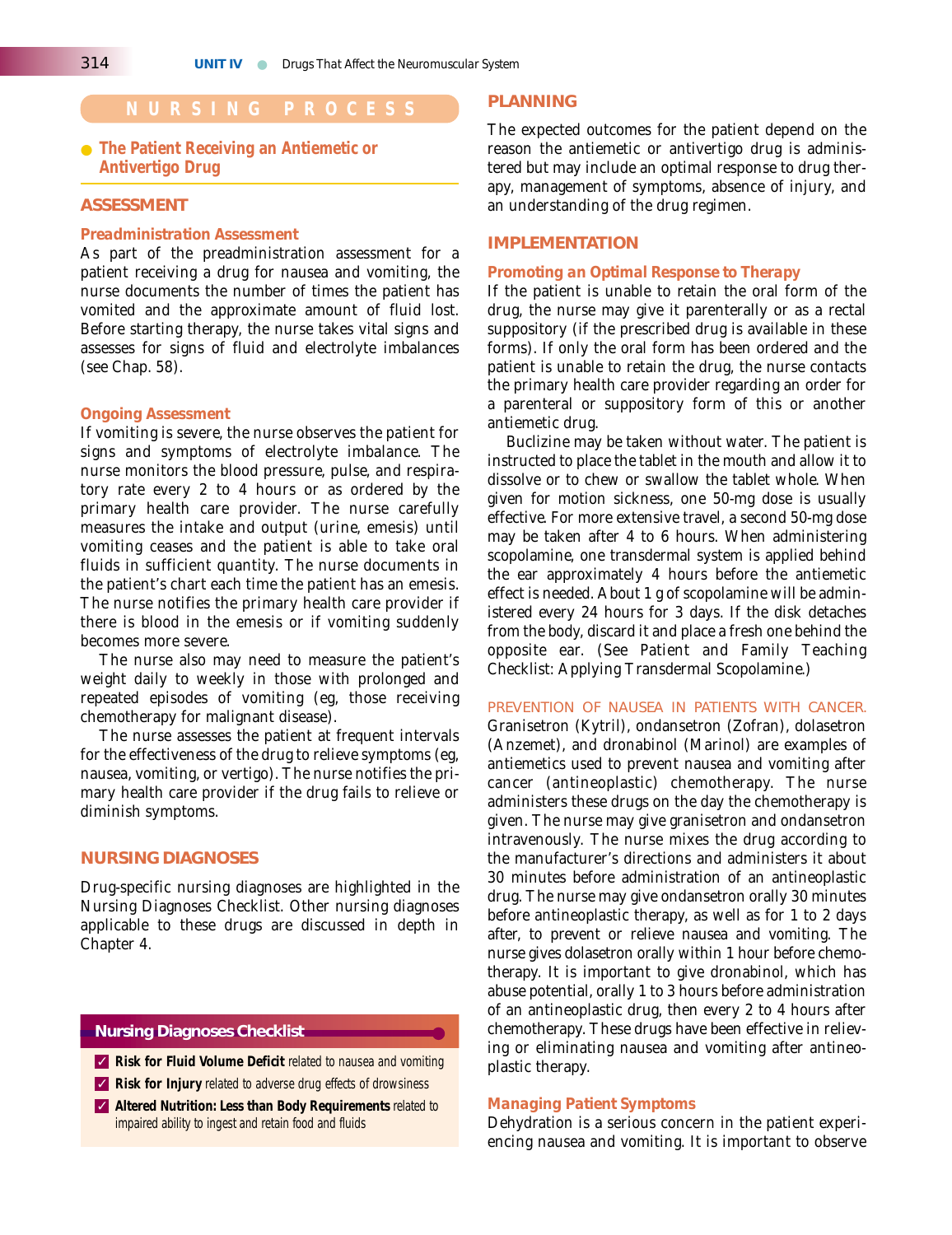#### *Patient and Family Teaching Checklist*

#### **Applying Transdermal Scopolamine**

#### *The nurse:*

- $\sqrt{\frac{1}{1}}$  Instructs the patient to apply the transdermal scopolamine system behind the ear.
- $\blacktriangleright$  Explains that after application of the system, the hands are washed *thoroughly* with soap and water and dried. The importance of thorough hand washing to prevent any traces of the drug from coming in contact with the eyes is emphasized.
- $\sqrt{\phantom{a}}$  Teaches that the disk will last about 3 days, at which time the patient may apply another disk, if needed.
- $\sqrt{\frac{1}{1}}$  Instructs the patient to discard the used disk and thoroughly wash and dry the hands and previous application site.
- $\sqrt{\frac{1}{1}}$  Instructs the patient to apply the new disk behind the opposite ear and to again thoroughly wash and dry the hands.
- $\sqrt{\frac{1}{2}}$  Emphasizes that only one disk at a time is used.
- $\blacktriangledown$  Makes sure that the patient has a thorough knowledge of the adverse reactions that may occur with the use of this system: dizziness, dry mouth, and blurred vision.
- $\checkmark$  Stresses the importance of observing caution when driving or performing hazardous tasks.

the patient for signs of dehydration, which include poor skin turgor, dry mucous membranes, decrease in or absence of urinary output, concentrated urine, restlessness, irritability, increased respiratory rate, and confusion. If the patient is able to take and retain small amounts of oral fluids, the nurse offers sips of water at frequent intervals. In addition, it is important to observe the patient for signs of electrolyte imbalance, particularly sodium and potassium deficit (see Chap. 58). If signs of dehydration or electrolyte imbalance are noted, the nurse contacts the primary health care provider because parenteral administration of fluids or fluids with electrolytes may be necessary.

#### *S***i** Gerontologic Alert

*Observations for fluid and electrolyte disturbances are particularly important in the aged or chronically ill patient in whom severe dehydration may develop in a short time. The nurse must immediately report symptoms of dehydration, such as dry mucous membranes, decreased urinary output, concentrated urine, restlessness, or confusion in the older adult.*

Nausea, vomiting, vertigo, and dizziness are disagreeable sensations. The nurse changes the patient's bedding and patient's clothing or gown as needed because the odor of vomitus may only intensify these sensations. The nurse provides the patient with an emesis basin and checks the basin at frequent intervals. If an emesis occurs, the nurse empties the basin and measures and documents the vomitus in the patient's chart. The nurse may give the patient a damp washcloth and a towel to wipe the hands and face as needed. It also is a good idea to give the patient mouthwash or frequent oral rinses to remove the disagreeable taste that accompanies vomiting.

#### ❊**Nursing Alert**

*Many of these drugs cause variable degrees of drowsiness. The nurse advises the patient to seek help when getting out of bed if drowsiness occurs.*

#### *Preventing Injury*

Administration of these drugs may result in varying degrees of drowsiness. To prevent accidental falls and other injuries, the nurse assists the patient who is allowed out of bed with ambulatory activities. If extreme drowsiness is noted, the nurse instructs the patient to remain in bed and provides a call light for assistance.

#### *Educating the Patient and Family*

When an antiemetic or antivertigo drug is prescribed for outpatient use, the nurse includes the following information in a patient teaching plan:

- Avoid driving or performing other hazardous tasks when taking this drug because drowsiness may occur with use.
- Contact the primary health care provider if nausea, vomiting, or vertigo persists or worsens.
- Use only as directed. Do not increase the dose or frequency of use unless told to do so by the primary health care provider.
- Avoid the use of alcohol and other sedative-type drugs unless use has been approved by the primary health care provider.
- Take the drug about 1 hour before travel for motion sickness. Buclizine may be taken without water. Place the tablet in the mouth and allow it to dissolve or chew or swallow the tablet whole.
- Take granisetron (Kytril), dronabinol (Marinol), or ondansetron (Zofran) before antineoplastic chemotherapy (oral, intravenous) about 30 minutes before the chemotherapy treatment. Take dolasetron mesylate (Anzemet) orally at least 1 hour before